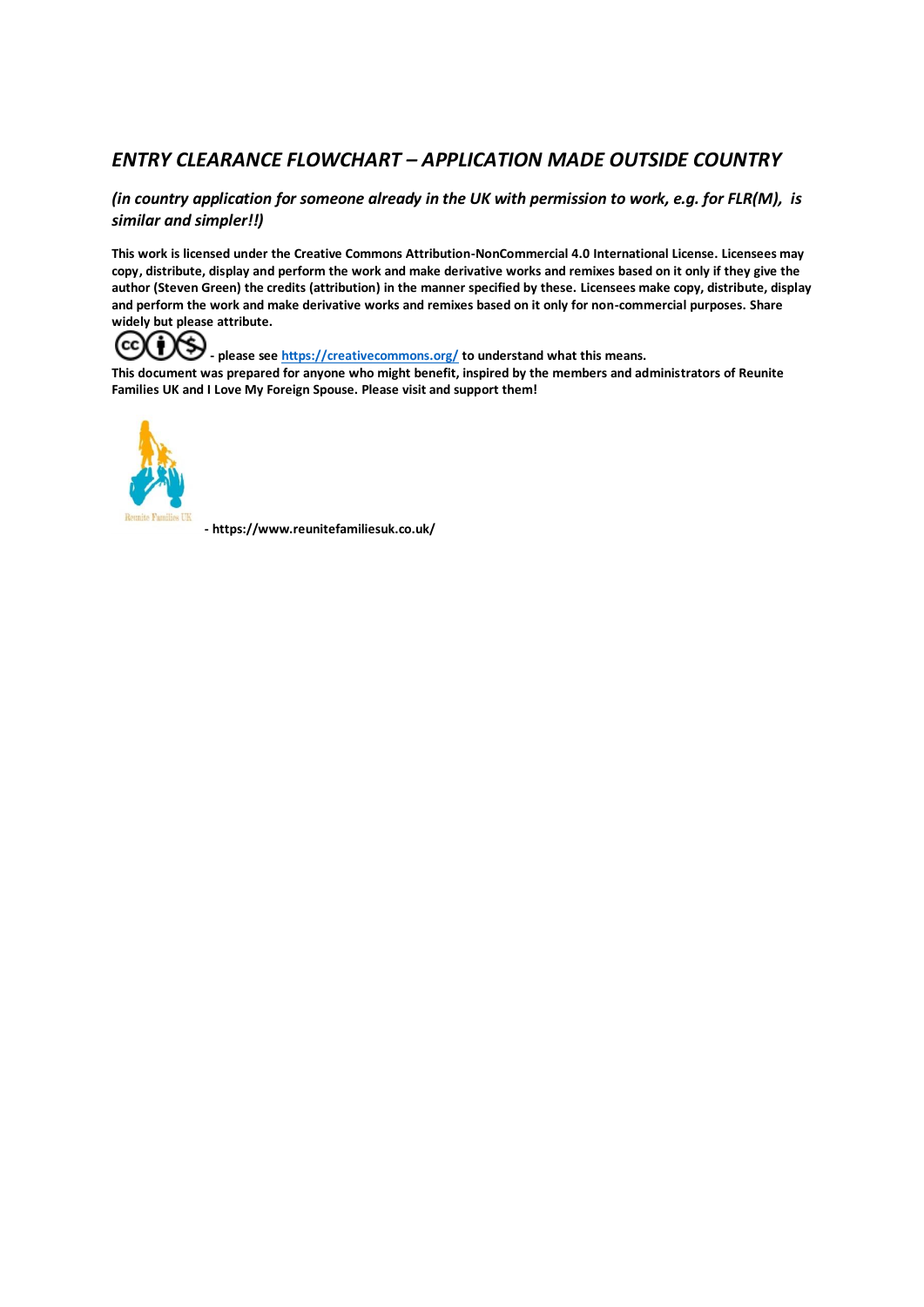#### **PRE-APPLICATION**

1/ Undertake any required tests :

- TB (certain nationalities)
	- English (unless exempt)

2/ Collect supporting documentation.

# **APPLY**

1/ Complete online application, select service level, pay fee

2/ Receive acknowledgement, reference number, document checklist

3/ Book appointment at partner website (VFS/TLS/Sopra), select location, add any optional services

4/ Download completed application form

5/ Upload supporting evidence online

#### **ATTEND**

- 1/ Attend VAC appointment, bringing id and other evidence (if not already uploaded)
- 2/ ID checked by staff
- 3/ Photo + fingerprints scan ('biometric enrolment')
- 4/ Documents scanned and returned to customer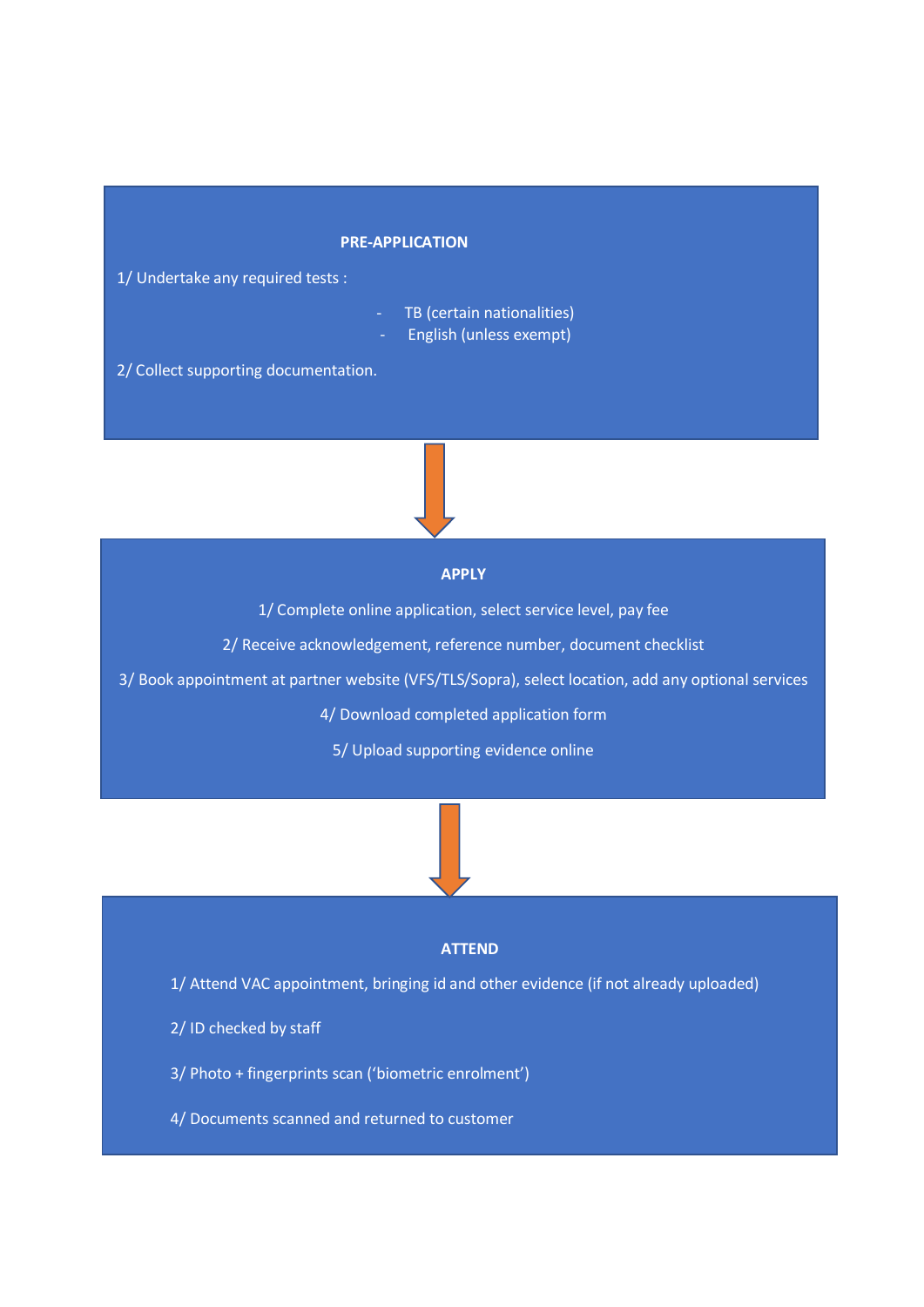# *ELEMENTS OF A SUCCESSFUL APPLICATION AS A SPOUSE/FIANCE/PARTNER*

# **FINANCIAL**

Meeting the threshold through employment income, non-employment income, savings, pensions, selfemployment income, or being exempt (adequate maintenance)

### *See questions 5 to 46 of the FAQ.*

Category A and B: Employment income (UK sponsor only – unless non-UK partner is already in UK with permission to work!) at £18,600 or greater (higher if sponsoring a non-UK child) – see questions 24 onwards in the FAQ.

Category C: Non-employment income (either sponsor or applicant) such as rental or academic grants – see question 22 in the FAQ.

Category D: Savings (either sponsor or applicant) – see questions 29 onwards in the FAQ.

Category E: Pension (either sponsor or applicant) – see question 21 in the FAQ.

Categories F and G: Self-employment income (UK sponsor only) – see question 28 in the FAQ.

Exemption through certain benefits and adequate maintenance: see questions 11 and 12 in the FAQ.

Combining categories: See question 40 in the FAQ.

Also see question 99 in the FAQ for guidance on the 28 day rule for financial documents.

# **Common pitfalls:**

Category A/B: Not enough bank statements/payslips, employment letter missing relevant details, cash payments not being paid into bank, breaking the 28 day rule for financial documents, nonsalaried employment as salaried, overseas job details but no offer of UK employment, not evidencing correct months for Special Leave.

Category C: (Rental) Tenancy agreement and bank statements only, evidence of 3<sup>rd</sup> party property ownership without considering shared income; (Grant) insufficient document of grant, attempt to use student loans.

Category D: Not holding liquid funds for 6 months, not showing ownership and value at start of 6 months for stocks/bonds, using \*gross\* proceeds from house sale, 6 months bank statements with only closing balance over threshold.

Category F/G: Using turnover not gross profit, partnership agreement not provided, trying to combine with savings; (Director) bank statements not corresponding to financial year

Exemption/benefits: Missing or partial documentation i.e. not including both entitlement and amount received, trying to use a benefit that does not qualify for exemption.

# **Home Office guidance on all Categories:**

*https://assets.publishing.service.gov.uk/government/uploads/system/uploads/attachment\_data/file/95730 5/appendix-fm-1-7-financial-requirement-v6.0-ext.pdf*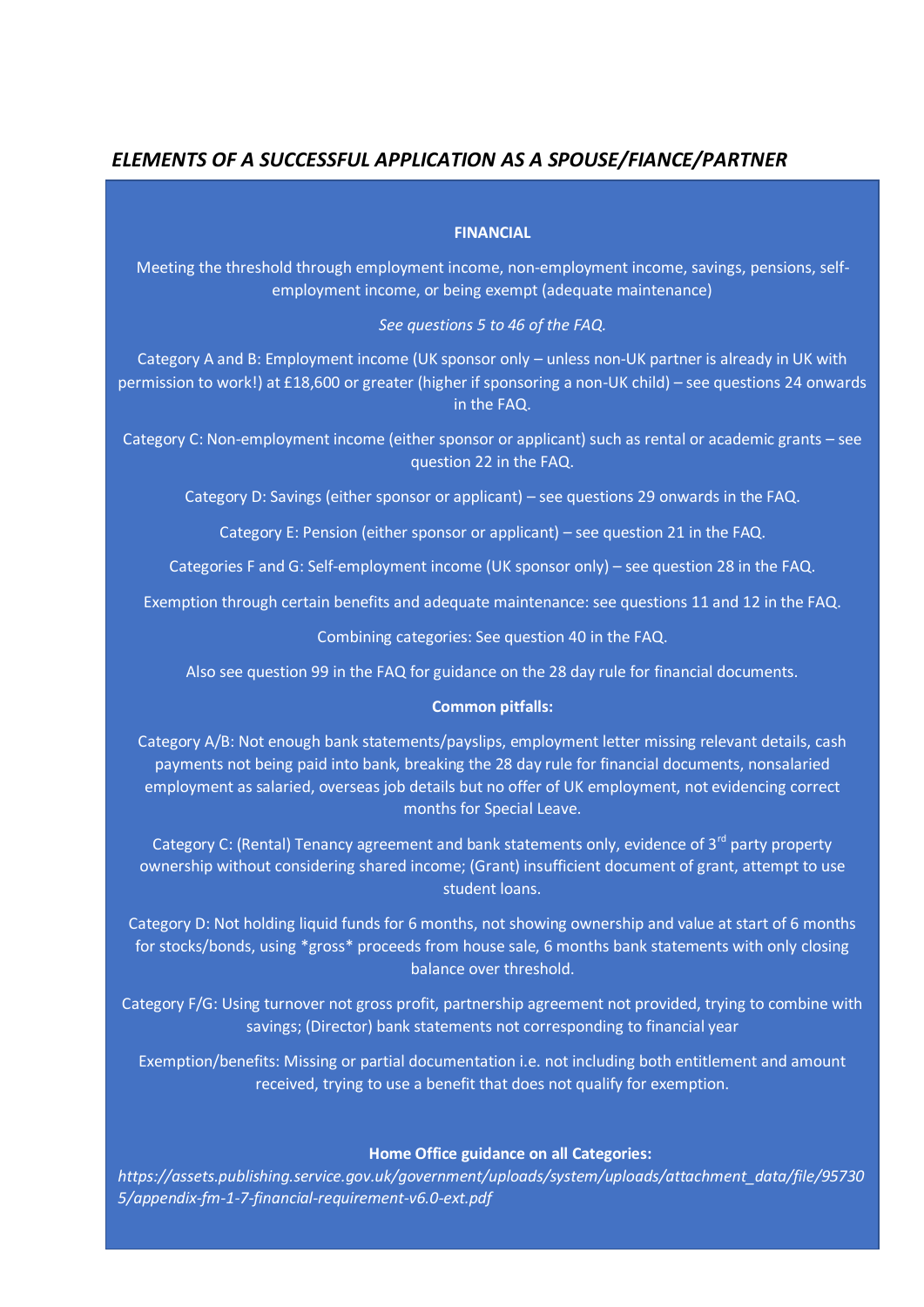

#### **RELATIONSHIP**

Evidence of an ongoing, genuine and subsisting relationship, also showing the relevant divorce papers where applicable.

*See questions 47 to 67 of the FAQ.*

#### **Good practice:**

(Where possible and guidance only!) – Joint financial responsibilities, evidence of joint travel, evidence of having a family together, chat records showing 'real' conversations. Obviously other evidence may need to be shown where travel difficult or where they are only just starting family life, e.g. for a fiancé visa!

# **Common pitfalls:**

Missing marriage or civil partner certificate, missing divorce certificate, insufficient evidence of them living together where applicable (obviously only applies where they \*have\* lived together!)

# **NOTE!:**

The relationship requirement is not an exact science so e.g. some forms of evidence may be impossble for some especially where travel has been difficult or where they are at start of relationship e.g. fiancé visa. So don't panic but be prepared!

Here variety is the spice of life and it's probably best to show as many types of evidence of ongoing devotion as possible!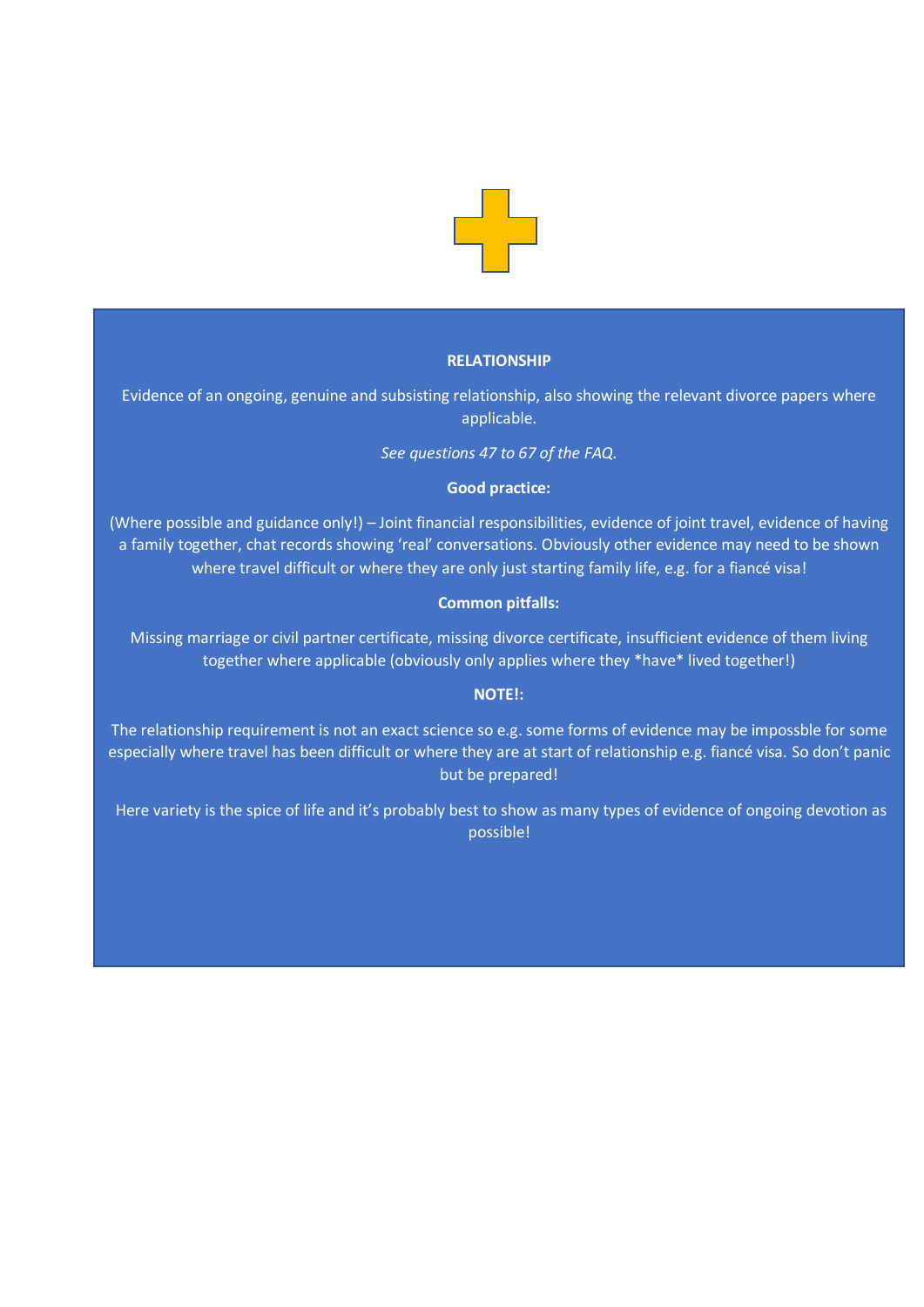

# **LANGUAGE**

Meeting the English language threshold through passing a recognised test OR holding a suitable academic qualification OR coming from a recognised English-speaking country.

# *See questions 70 to 86 of the FAQ.*

**Common pitfalls:** Not taking the right test or taking a test not from the right centre, a non-genuine or missing certificate, a degree certificate not at the right level i.e. below bachelor's.

**Home Office guidance on meeting the language requirement:** *https://www.gov.uk/englishlanguage/approved-english-language-qualifications*

**Approved language tests and centres:** *https://www.gov.uk/guidance/prove-your-english-languageabilities-with-a-secure-english-language-test-selt*



### **ACCOMMODATION**

Demonstrating that the accommodation is suitable and not overcrowded as defined in the Housing Act.

*See question 92 of the FAQ.*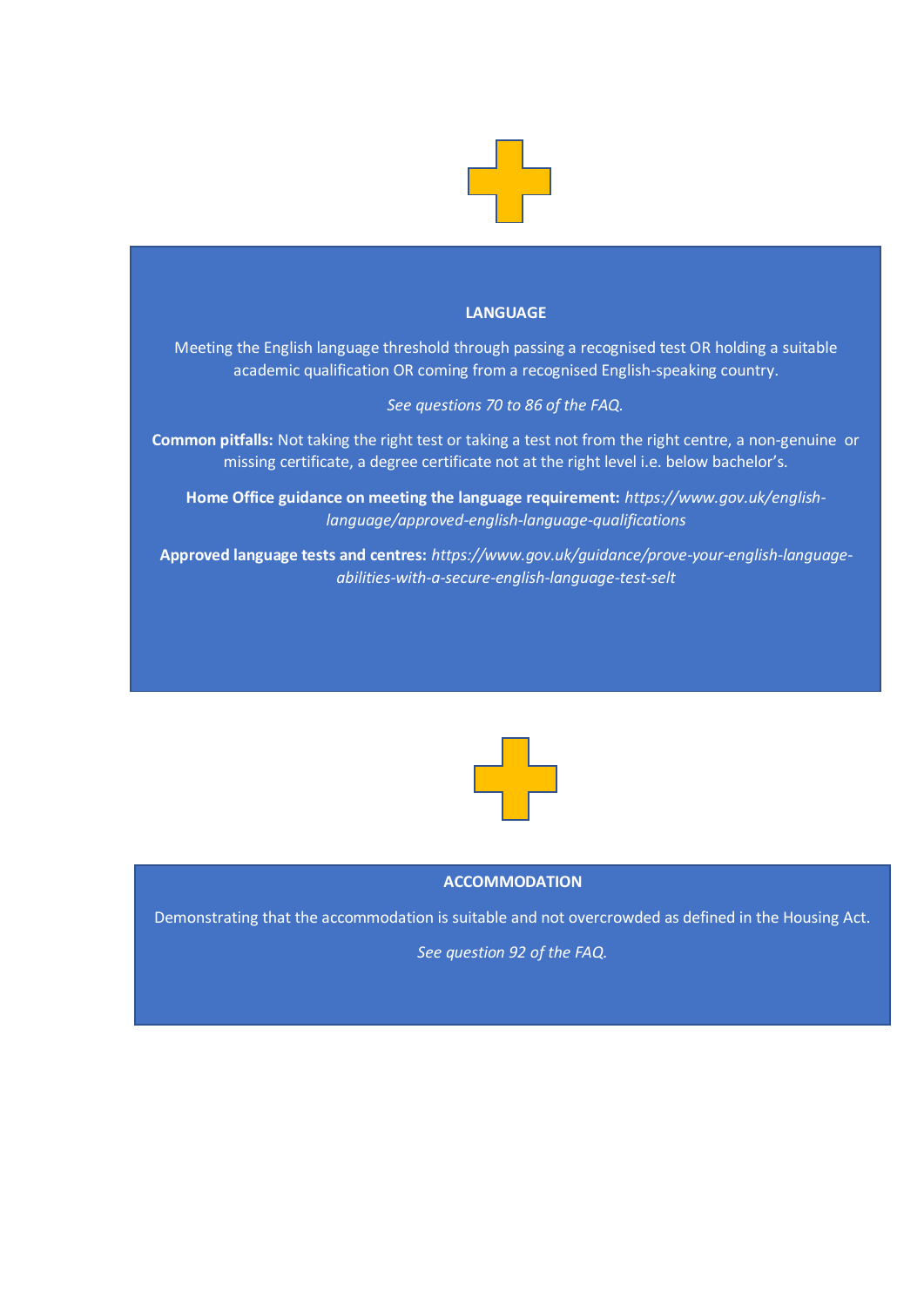

# **MEDICAL**

People from certain countries need to pass a TB test.

*See question 69 of the FAQ.*

**Home Office guidance on countries and test providers:** *https://www.gov.uk/tb-test-visa/countries-where-youneed-a-tb-test-to-enter-the-uk*

**Pitfalls:** Expired certificates, using certificates from non-approved medical practitioners (see link).



#### **'SUITABILITY' AND ELIGIBILITY**

'Good character' and criminality among other things.

*Note that a criminal record check need \*not\* be provided and arguably \*should\* not be, at least where the applicant does not have a criminal record!*

Where someone has a criminal record, this requirement is largely based on length of sentence where applicable.

*See question 66 of the FAQ.*

**Relevant section of the Immigration Rules:** *https://www.gov.uk/guidance/immigration-rules/immigration-rulesappendix-fm-family-members* (Section S)

# **IMPORTANT NOTE!:**

Apart from the above, except when the Covid exemption is in place, the applicant must not be in the UK as a visitor! In country applications can only be made when the applicant is in the UK with permission to work, i.e. on a visa lasting more than 6 months (except for the fiancé visa, where the application to remain as a spouse is expected).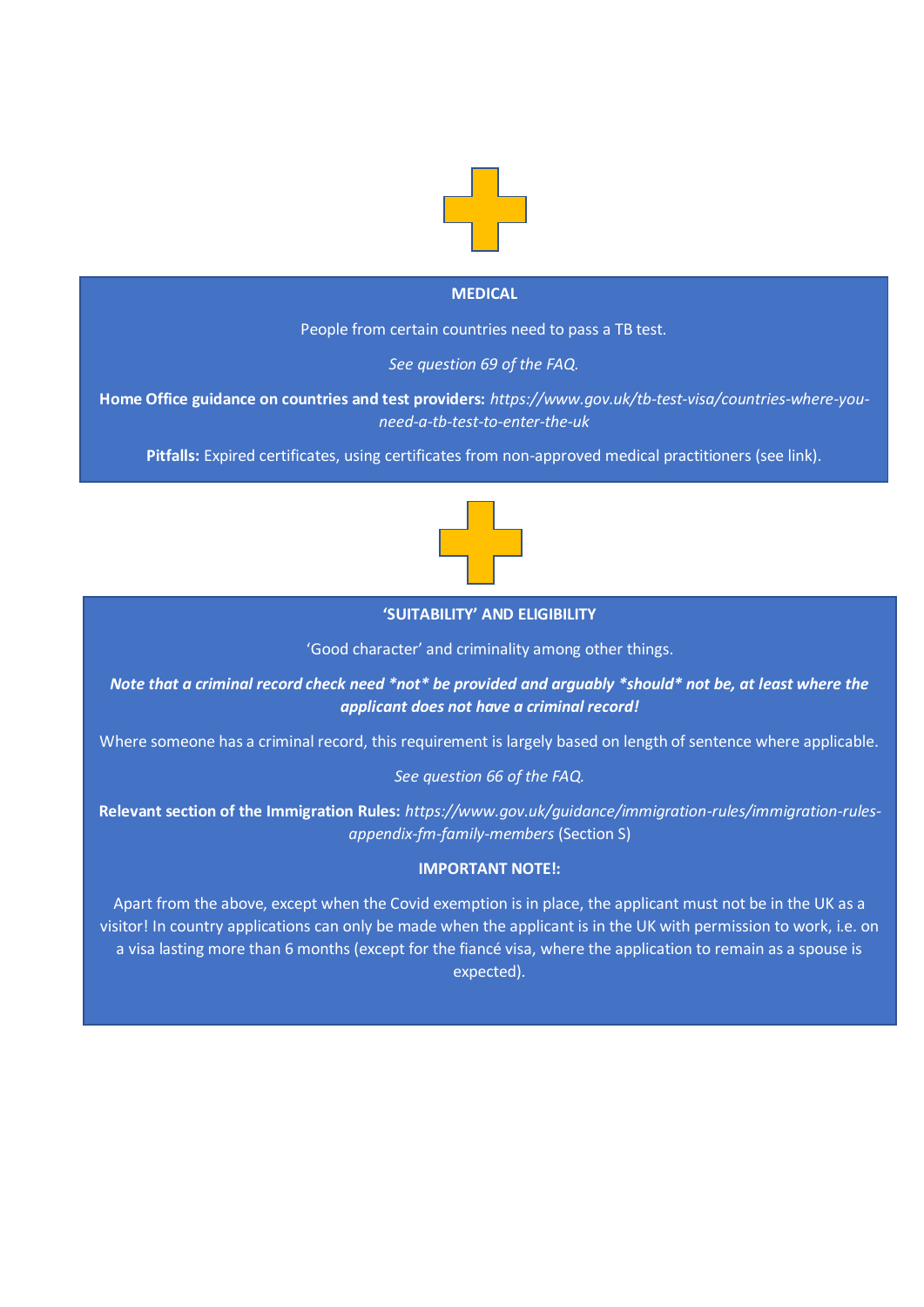

**Success and lifelong happiness through good planning!** ( $\odot$  (Hopefully). Good luck!!